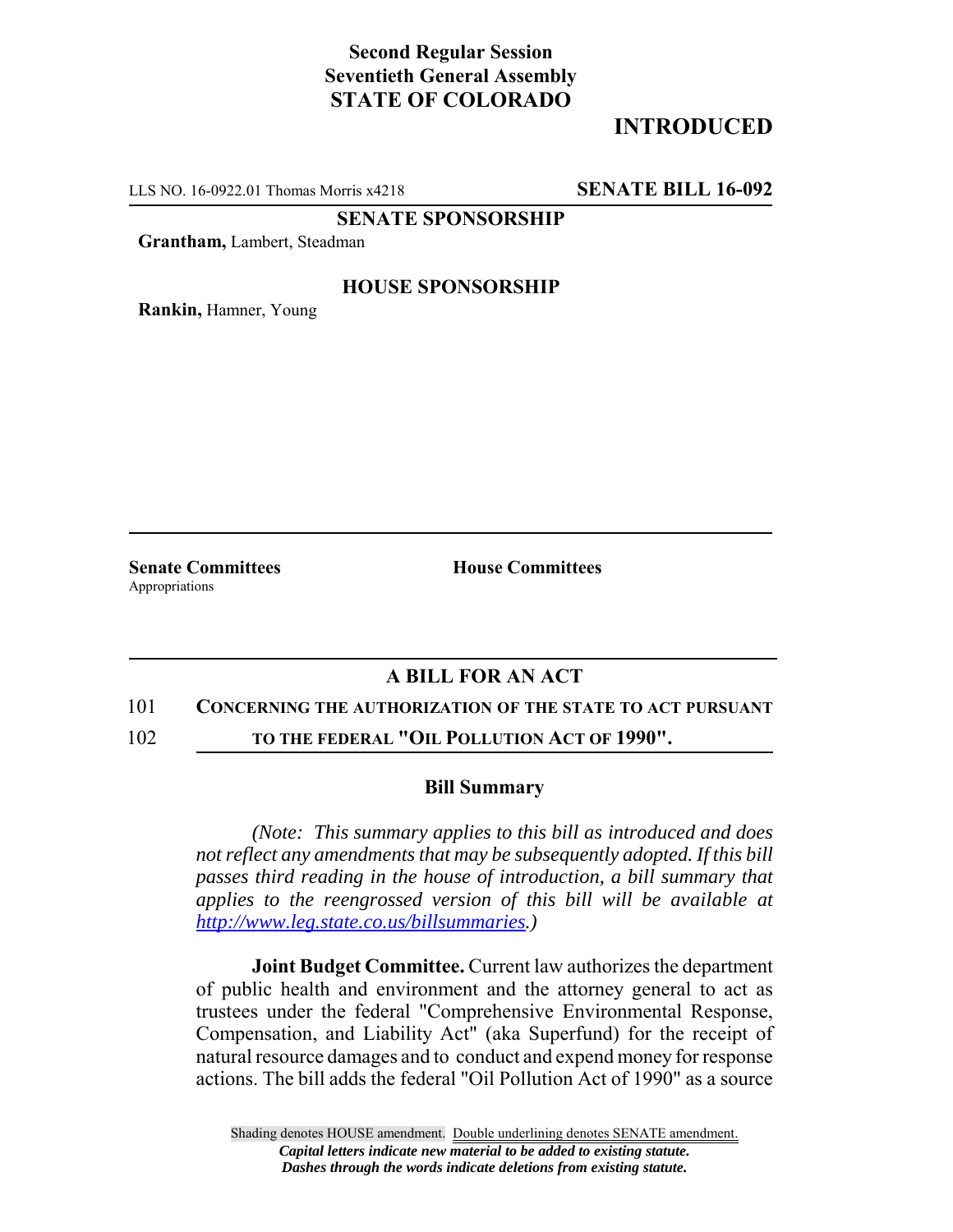of natural resource damages and as authority for response actions that the department and attorney general may conduct and expend money on.

 *Be it enacted by the General Assembly of the State of Colorado:* **SECTION 1.** In Colorado Revised Statutes, 25-16-102, **amend** (5) and (9); and **add** (5.3) and (5.6) as follows: **25-16-102. Definitions.** As used in this article, unless the context otherwise requires: (5) "National contingency plan" has the same meaning as that ascribed to it in the federal act AND THE OPA. (5.3) "OIL" HAS THE SAME MEANING AS THAT ASCRIBED TO IT IN THE OPA. 10 (5.6) "OPA" MEANS THE FEDERAL "OIL POLLUTION ACT OF 1990", 33 U.S.C. SEC. 2701 ET SEQ., AS AMENDED. (9) "Responsible party" has the same meaning as that ascribed to 13 it in the federal act AND THE OPA. **SECTION 2.** In Colorado Revised Statutes, 25-16-103, **amend** (1) introductory portion as follows: **25-16-103. Authorization to participate - implementation.** (1) The general assembly hereby authorizes the department of public health and environment to participate in federal implementation of the federal act AND THE OPA and, for such purpose, the department has the authority to participate in the selection and performance of responses and remedial actions and to enter into cooperative agreements with the federal government providing for remedial actions and responses. The department, with the consent of the governor, has the authority to decline to participate with the federal government on remedial actions which the department determines are not in the interest of the state. Any cooperative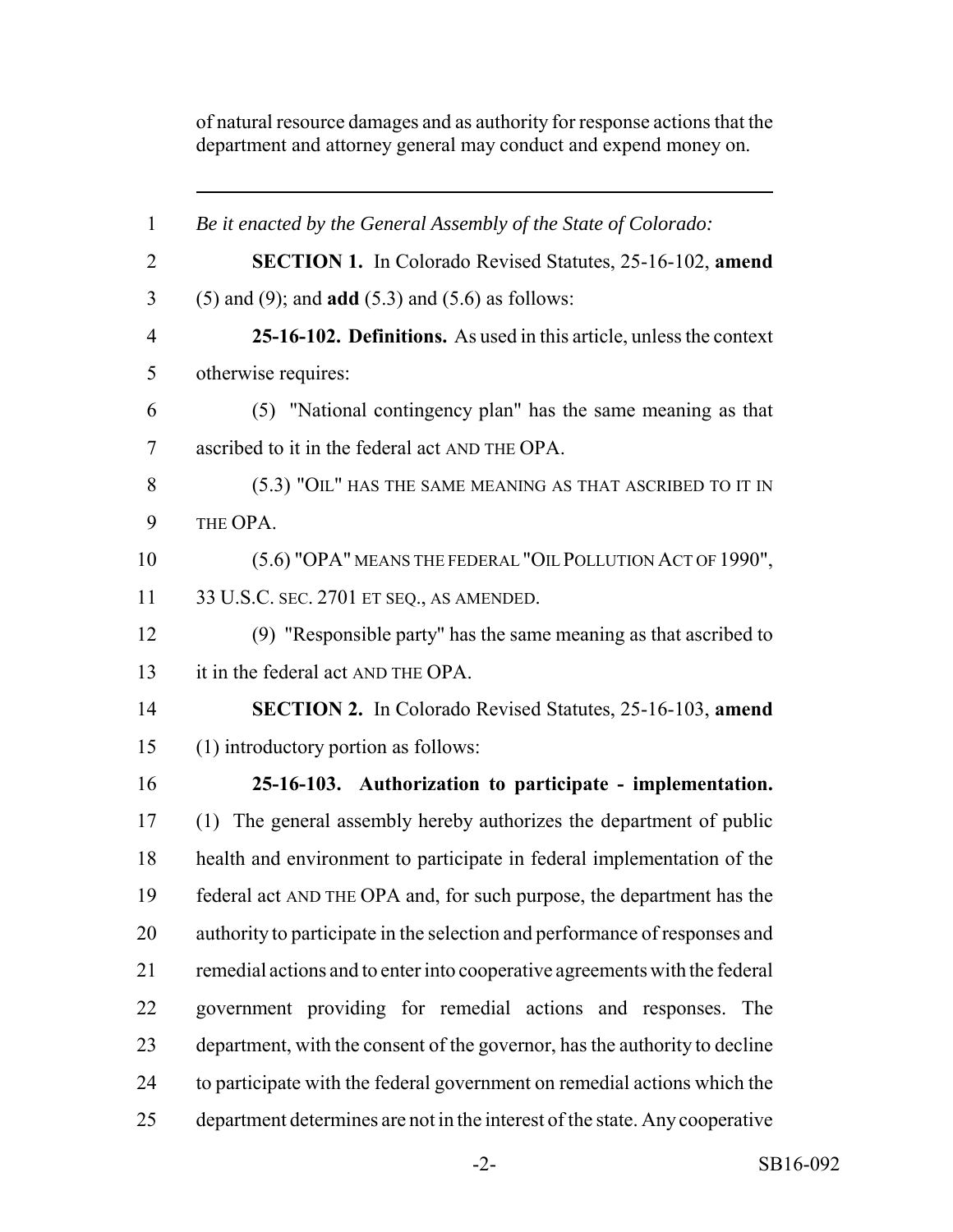- agreements entered into under this article may provide assurances acceptable to the federal government that:
- **SECTION 3.** In Colorado Revised Statutes, 25-16-104.5, **amend** 4  $(1.7)$  (b) (II) as follows:

 **25-16-104.5. Solid waste user fee - imposed - rate - direction - legislative declaration - repeal.** (1.7) (b) (II) The portions of the fee imposed under this subsection (1.7) that are collected for the costs described in subparagraphs (II) and (III) of paragraph (a) of this subsection (1.7) shall be transmitted to the department for deposit into the hazardous substance response fund created in section 25-16-104.6. The 11 department may expend moneys MONEY from the portion of the fee collected under subparagraph (III) of paragraph (a) of this subsection (1.7) to compensate the department of law for all or a portion of the expenses incurred for services rendered under the federal act AND THE OPA, as billed to the department by the department of law.

 **SECTION 4.** In Colorado Revised Statutes, 25-16-104.6, **amend** 17 (1) (a), (2.5) introductory portion, and (2.5) (a) as follows:

 **25-16-104.6. Fund established - administration - revenue sources - use.** (1) (a) There is hereby established in the state treasury the 20 hazardous substance response fund. The fund  $\frac{\text{shall}}{\text{be}}$  IS composed of  $\frac{\text{any}}{\text{an}}$ 21 moneys MONEY that the general assembly may choose to appropriate from 22 the general fund, and any moneys MONEY derived from the fee imposed 23 pursuant to section 25-16-104.5, and any interest derived therefrom;  $\frac{any}{x}$ 24 moneys MONEY recovered from responsible parties pursuant to the federal act OR THE OPA that are not generated by the state litigating as trustee for 26 natural resources pursuant to section 25-16-104.7; any moneys MONEY recovered through litigation by the state pursuant to the federal act OR THE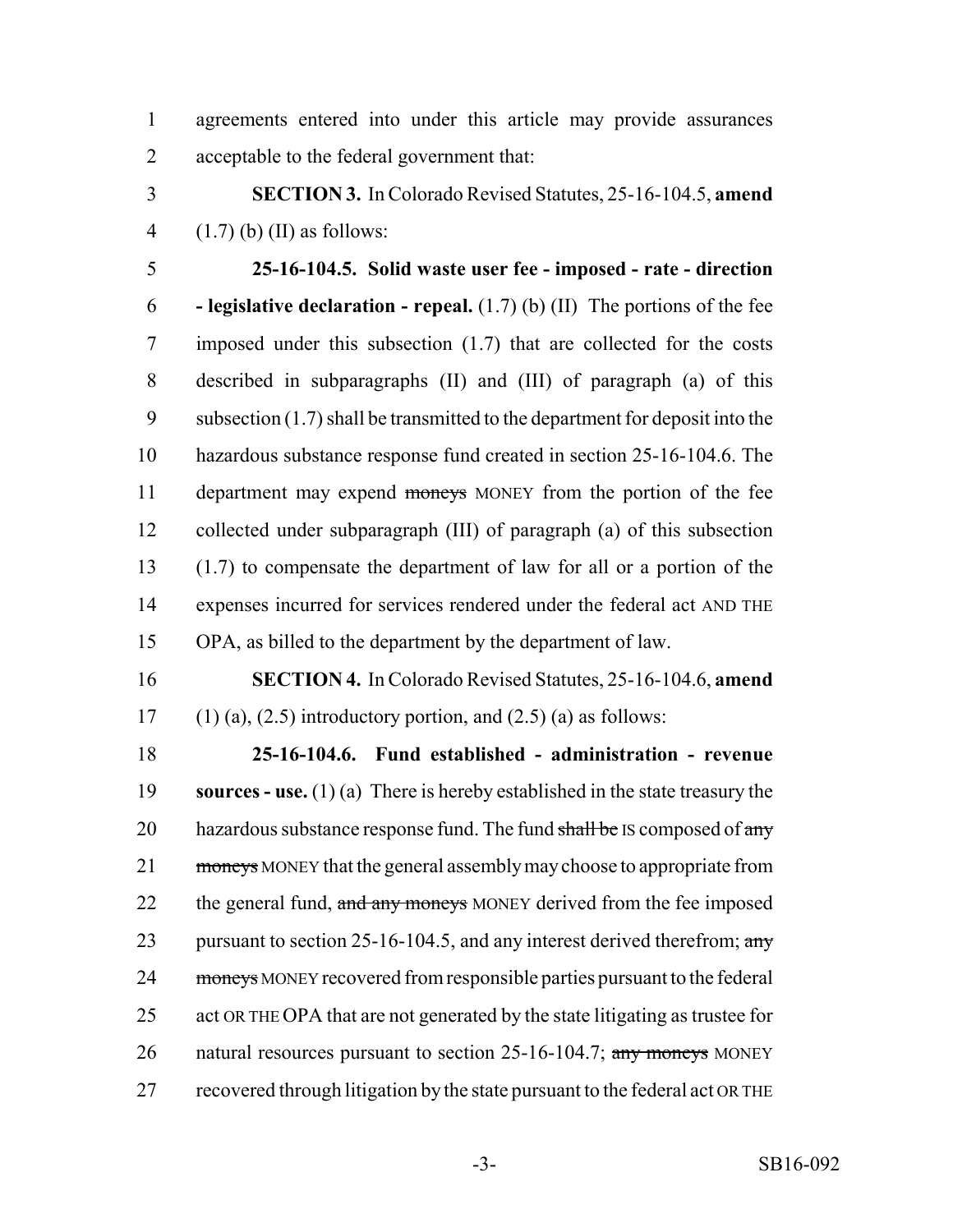1 OPA that are designated for future response cost; and any other moneys 2 MONEY derived from public or private sources that may be credited to the 3 fund. Moneys MONEY in the fund shall be annually appropriated by the 4 general assembly, subject to the provisions of section 25-16-104, shall 5 remain REMAINS available for the purposes of this article, and shall DOES 6 not revert or be transferred to the general fund of the state at the end of 7 any fiscal year. If the fund balance exceeds ten million dollars in any state 8 fiscal year and the fund balance is not projected to fall below ten million 9 dollars within twenty-four months, the department shall evaluate the need 10 to reduce fees to bring the balance of the fund below ten million dollars, 11 and shall present the evaluation to the commission.

12 (2.5) Moneys MONEY in the hazardous substance response fund 13 created pursuant to this section may be appropriated as follows:

14 (a) To finance any litigation arising under this part 1, or the 15 federal act, OR THE OPA on behalf of the state;

16 **SECTION 5.** In Colorado Revised Statutes, 25-16-104.7, **amend** 17 (1) and (3) as follows:

 **25-16-104.7. Natural resource damage recoveries - fund created - repeal.** (1) Except as provided in subsection (3) of this section, 20 any moneys MONEY recovered through litigation by the state acting as 21 trustee of natural resources pursuant to the federal act OR THE OPA, and any interest derived therefrom, are credited to the natural resource damage recovery fund, which fund is hereby created. The department may 24 expend the custodial moneys MONEY in the fund without further appropriation for purposes authorized by the federal act OR THE OPA, including the restoration, replacement, or acquisition of the equivalent of natural resources that have been injured, destroyed, or lost as a result of